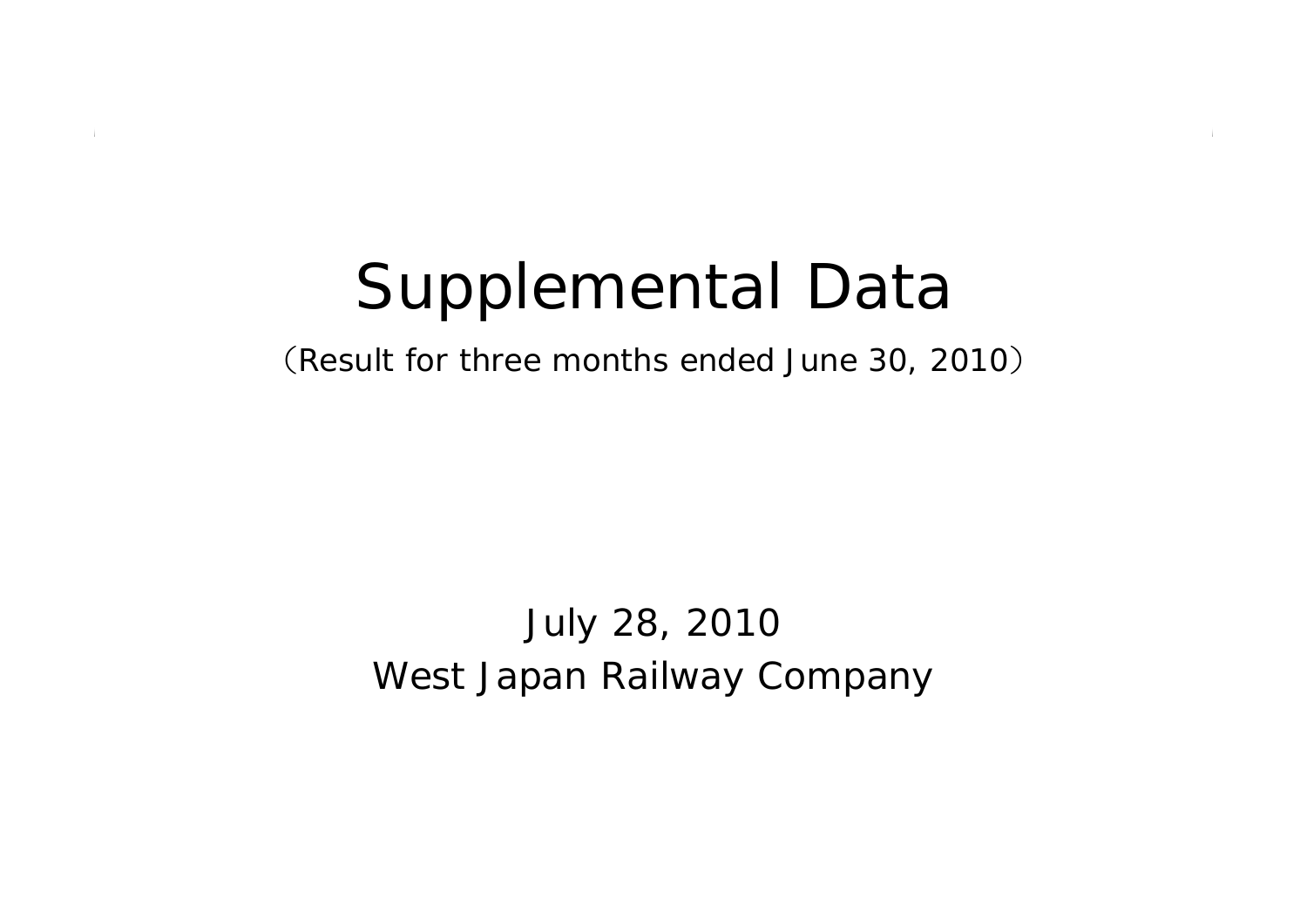## Financial Highlights

|                                |               |               |                          |         |                |                         |                         | ¥ Billions |  |
|--------------------------------|---------------|---------------|--------------------------|---------|----------------|-------------------------|-------------------------|------------|--|
|                                | 3 months      | 3 months      | YOY                      |         | Year ended     | Forecast for year       | YOY                     |            |  |
|                                | ended June    | ended June    | Increase/<br>(Decrease)  | %       | March 31, 2010 | ending March 31<br>2011 | Increase/<br>(Decrease) | %          |  |
|                                | 30, 2009<br>Α | 30, 2010<br>B | $B-A$                    | $1-B/A$ | $\mathsf{C}$   | D                       | $D-C$                   | $1-D/C$    |  |
| [Consolidated]                 |               |               |                          |         |                |                         |                         |            |  |
| <b>Operating Revenues</b>      | 282.4         | 288.7         | 6.3                      | 2.2     | 1190.1         | 1193.0                  | 2.8                     | 0.2        |  |
| Operating Income               | 15.6          | 31.4          | 15.7                     | 100.9   | 76.5           | 78.0                    | 1.4                     | 1.9        |  |
| <b>Recurring Profit</b>        | 7.7           | 23.9          | 16.2                     | 209.8   | 48.1           | 49.0                    | 0.8                     | 1.9        |  |
| Net Income                     | 4.1           | 13.6          | 9.4                      | 227.7   | 24.8           | 28.0                    | 3.1                     | 12.6       |  |
| [Non-Consolidated]             |               |               |                          |         |                |                         |                         |            |  |
| <b>Operating Revenues</b>      | 196.7         | 200.9         | 4.2                      | 2.2     | 816.7          | 818.0                   | 1.2                     | 0.1        |  |
| <b>Transportation Revenues</b> | 173.4         | 177.8         | 4.4                      | 2.6     | 720.0          | 717.0                   | (3.0)                   | (0.4)      |  |
| <b>Operating Expenses</b>      | 181.7         | 172.0         | (9.6)                    | (5.3)   | 758.2          | 755.0                   | (3.2)                   | (0.4)      |  |
| Personnel costs                | 66.9          | 58.4          | (8.5)                    | (12.8)  | 265.2          | 234.0                   | (31.2)                  | (11.8)     |  |
| Non personnel costs            | 69.8          | 67.0          | (2.8)                    | (4.0)   | 318.6          | 335.5                   | 16.8                    | 5.3        |  |
| Energy costs                   | 8.2           | 7.9           | (0.2)                    | (3.2)   | 33.5           | 35.5                    | 1.9                     | 5.7        |  |
| Maintenance costs              | 23.9          | 22.3          | (1.6)                    | (6.8)   | 128.1          | 138.0                   | 9.8                     | 7.7        |  |
| Miscellaneous costs            | 37.6          | 36.7          | (0.9)                    | (2.4)   | 156.9          | 162.0                   | 5.0                     | 3.2        |  |
| Depreciation                   | 28.1          | 29.9          | 1.8                      | 6.4     | 119.9          | 130.5                   | 10.5                    | 8.8        |  |
| Operating Income               | 14.9          | 28.8          | 13.9                     | 93.4    | 58.5           | 63.0                    | 4.4                     | 7.7        |  |
| <b>Recurring Profit</b>        | 6.9           | 21.6          | 14.6                     | 210.3   | 29.8           | 35.0                    | 5.1                     | 17.4       |  |
| Net Income                     | 4.1           | 12.7          | 8.6                      | 209.7   | 20.5           | 21.0                    | 0.4                     | 2.1        |  |
| 【Other Data】                   |               |               |                          |         |                |                         |                         |            |  |
| ROA (%, Consolidated)          | 0.6           | 1.2           | $\qquad \qquad -$        |         | 3.1            | 3.0                     |                         |            |  |
| ROE (%, Consolidated)          | 0.6           | 2.0           | $\overline{\phantom{0}}$ |         | 3.7            | 4.1                     | —                       |            |  |
| EBITDA (Consolidated)          | 49.1          | 66.7          | 17.5                     | 35.8    | 218.4          | 231.0                   | 12.5                    | 5.8        |  |
| Dividends per share $(*)$      |               |               |                          |         | 7,000          | 7,000                   |                         |            |  |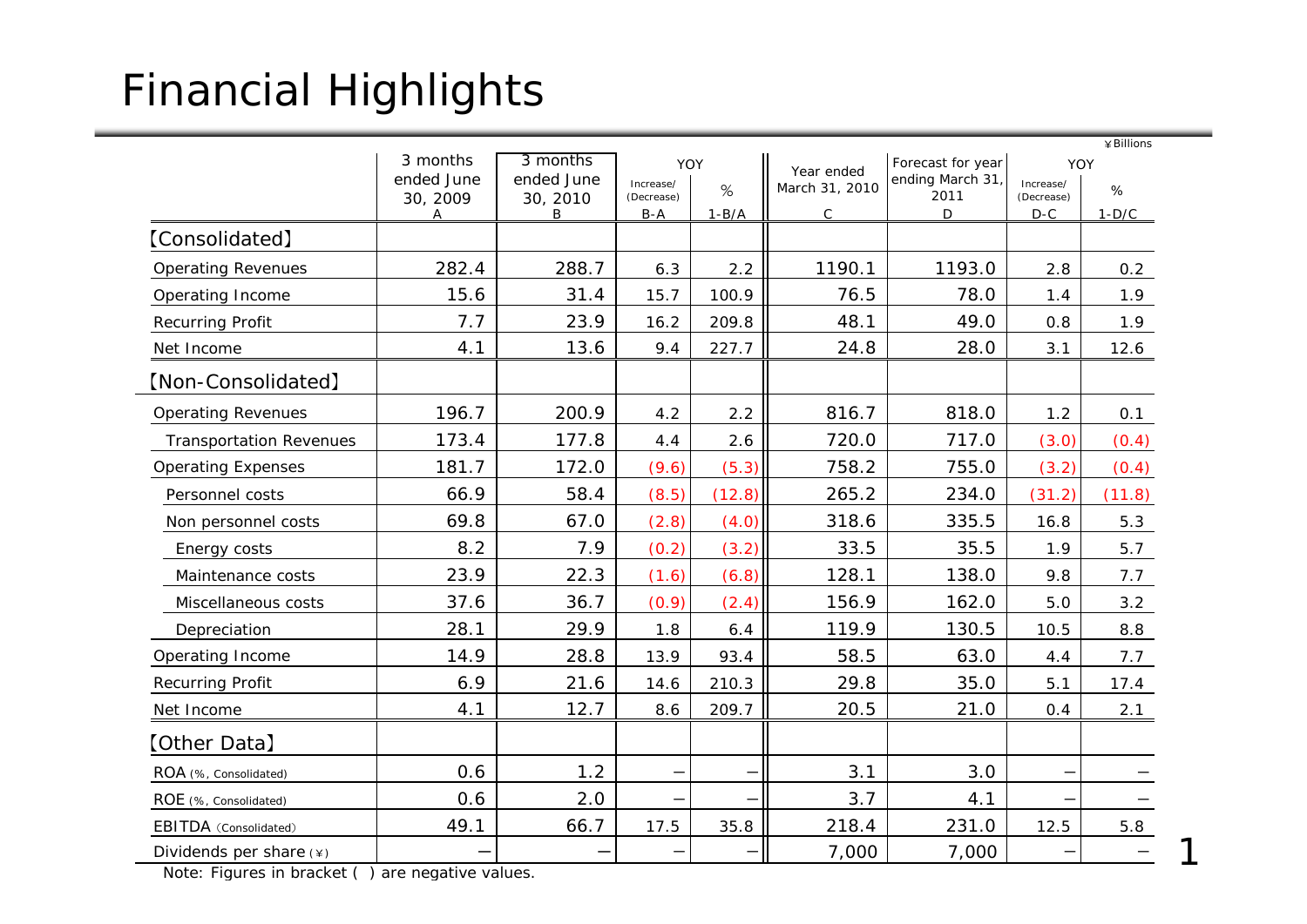### Consolidated Financial Results and Forecasts

¥Billions

|                                        | 3 months                                       | 3 months                                       | YOY                              |              |                                   |                                                    |                                  |              |
|----------------------------------------|------------------------------------------------|------------------------------------------------|----------------------------------|--------------|-----------------------------------|----------------------------------------------------|----------------------------------|--------------|
|                                        | ended June<br>30, 2009<br>$4/1 \sim 6/30$<br>А | ended June<br>30, 2010<br>$4/1 \sim 6/30$<br>B | Increase/<br>(Decrease)<br>$B-A$ | %<br>$1-B/A$ | Year ended<br>March 31, 2010<br>С | Forecast for year<br>ending March 31,<br>2011<br>D | Increase/<br>(Decrease)<br>$D-C$ | %<br>$1-D/C$ |
| <b>Operating Revenues</b>              | 282.4                                          | 288.7                                          | 6.3                              | 2.2          | 1,190.1                           | 1,193.0                                            | 2.8                              | 0.2          |
| <b>Operating Expenses</b>              | 266.7                                          | 257.3                                          | (9.4)                            | (3.5)        | 1,113.6                           | 1,115.0                                            | 1.3                              | 0.1          |
| Operating Income                       | 15.6                                           | 31.4                                           | 15.7                             | 100.9        | 76.5                              | 78.0                                               | 1.4                              | 1.9          |
| Non-operating revenues and<br>expenses | (7.9)                                          | (7.5)                                          | 0.4                              | (5.2)        | (28.4)                            | (29.0)                                             | (0.5)                            | 2.0          |
| Non-operating revenues                 | 0.9                                            | 1.3                                            | 0.4                              |              | 7.6                               | 7.8                                                | 0.1                              | 1.7          |
| Non-operating expenses                 | 8.8                                            | 8.8                                            | 0.0                              |              | 36.0                              | 36.8                                               | 0.7                              | 2.0          |
| Recurring Profit                       | 7.7                                            | 23.9                                           | 16.2                             | 209.8        | 48.1                              | 49.0                                               | 0.8                              | 1.9          |
| Extraordinary profit and loss,<br>net  | (1.0)                                          | (0.0)                                          | 0.9                              |              | (4.4)                             | (3.5)                                              | 0.9                              |              |
| Extraordinary profit                   | 4.0                                            | 5.7                                            | 1.6                              |              | 54.4                              |                                                    |                                  |              |
| Extraordinary loss                     | 5.0                                            | 5.8                                            | 0.7                              |              | 58.8                              |                                                    | $\overline{\phantom{m}}$         |              |
| Net Income                             | 4.1                                            | 13.6                                           | 9.4                              | 227.7        | 24.8                              | 28.0                                               | 3.1                              | 12.6         |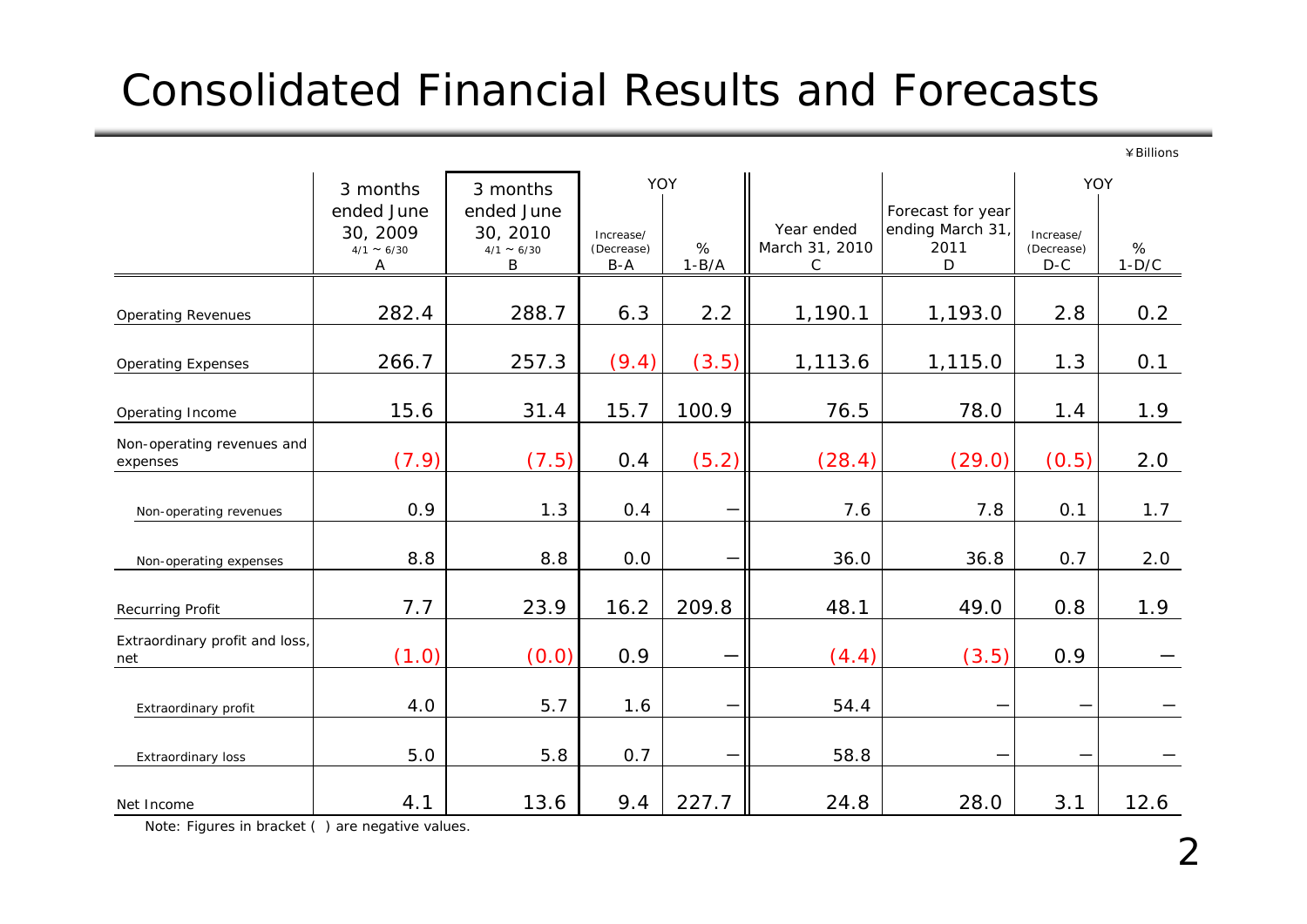#### Consolidated Financial Results and Forecasts (Segment Information)

|                                          | 3 months<br>3 months                           |                                                | YOY                              |              |                 |                                                                     | YOY                              |              |
|------------------------------------------|------------------------------------------------|------------------------------------------------|----------------------------------|--------------|-----------------|---------------------------------------------------------------------|----------------------------------|--------------|
|                                          | ended June<br>30, 2009<br>$4/1 \sim 6/30$<br>Α | ended June<br>30, 2010<br>$4/1 \sim 6/30$<br>B | Increase/<br>(Decrease)<br>$B-A$ | %<br>$1-B/A$ | Year ended<br>C | Forecast for<br>year ending<br>March 31, 2010   March 31, 2011<br>D | Increase/<br>(Decrease)<br>$D-C$ | %<br>$1-D/C$ |
| Operating Revenues* <sup>1</sup>         | 282.4                                          | 288.7                                          | 6.3                              | 2.2          | 1190.1          | 1193.0                                                              | 2.8                              | 0.2          |
| Transportation                           | 191.4                                          | 195.3                                          | 3.8                              | 2.0          | 797.4           | 796.4                                                               | (1.0)                            | (0.1)        |
| Sales of goods and food services         | 48.2                                           | 48.5                                           | 0.2                              | 0.6          | 201.9           | 198.1                                                               | (3.8)                            | (1.9)        |
| Sales of goods and food services         | 32.3                                           | 32.2                                           | (0.0)                            | (0.2)        | 131.7           | 130.3                                                               | (1.4)                            | (1.1)        |
| JR Kyoto Isetan Department Store         | 14.4                                           | 14.7                                           | 0.3                              | 2.3          | 63.9            | 62.5                                                                | (1.4)                            | (2.2)        |
| Real estate                              | 16.8                                           | 18.1                                           | 1.2                              | 7.3          | 70.9            | 73.6                                                                | 2.6                              | 3.7          |
| Shopping center                          | 11.3                                           | 11.7                                           | 0.3                              | 3.2          | 46.7            | 46.8                                                                | 0.0                              | 0.1          |
| Real estate lease and sale* <sup>3</sup> | 5.2<br>[0.1]                                   | 5.9<br>[0.5]                                   | 0.7                              | 14.6         | 22.7<br>[2.5]   | 25.2<br>[4.3]                                                       | 2.4                              | 10.9         |
| Other businesses                         | 25.8                                           | 26.7                                           | 0.9                              | 3.7          | 119.6           | 124.9                                                               | 5.2                              | 4.3          |
| Hotel                                    | 8.0                                            | 8.1                                            | 0.1                              | 1.5          | 33.0            | 33.4                                                                | 0.3                              | 1.2          |
| Nippon Travel Agency                     | 8.3                                            | 8.1                                            | (0.2)                            | (3.2)        | 38.2            | 39.4                                                                | 1.1                              | 3.0          |
| Operating Income* <sup>2</sup>           | 15.6                                           | 31.4                                           | 15.7                             | 100.9        | 76.5            | 78.0                                                                | 1.4                              | 1.9          |
| Transportation                           | 11.3                                           | 25.1                                           | 13.7                             | 121.5        | 45.2            | 48.9                                                                | 3.6                              | 8.2          |
| Sales of goods and food services         | 0.1                                            | 0.7                                            | 0.6                              | 346.1        | 3.1             | 2.1                                                                 | (1.0)                            | (33.8)       |
| Sales of goods and food services         | 0.0                                            | 0.5                                            | 0.5                              | 1060.9       | 2.0             |                                                                     |                                  |              |
| JR Kyoto Isetan Department Store         | 0.0                                            | 0.1                                            | 0.0                              | 43.1         | 0.8             |                                                                     |                                  |              |
| Real estate                              | 5.5                                            | 6.0                                            | 0.4                              | 8.4          | 22.5            | 21.0                                                                | (1.5)                            | (6.7)        |
| Shopping center                          | 1.6                                            | 1.9                                            | 0.2                              | 16.8         | 6.9             | $\overline{\phantom{0}}$                                            |                                  |              |
| Real estate lease and sale               | 1.0                                            | 0.9                                            | (0.1)                            | (10.6)       | 3.6             |                                                                     |                                  |              |
| Other businesses                         | (1.7)                                          | (0.6)                                          | 1.0                              |              | 6.7             | 7.0                                                                 | 0.2                              | 4.0          |
| Hotel                                    | 0.3                                            | 0.5                                            | 0.2                              | 72.7         | 1.5             |                                                                     |                                  |              |
| Nippon Travel Agency                     | (2.1)                                          | (1.4)                                          | 0.7                              |              | (1.6)           | $\overline{\phantom{0}}$                                            |                                  |              |

Note: Figures in bracket ( ) are negative values.

 $*$ <sup>1</sup> Operating revenues are the revenues from third parties ( = customers).

The breakdowns of operating revenues by each segment are the sums of revenues of major subsidiaries.

 $*^2$  The breakdowns of operating income by each segment are the sums of incomes of major subsidiaries before eliminating internal transactions.

\*3 Figures in bracket 【 】 are the sales of condominiums. (Included in Real estate lease and sale)

¥Billions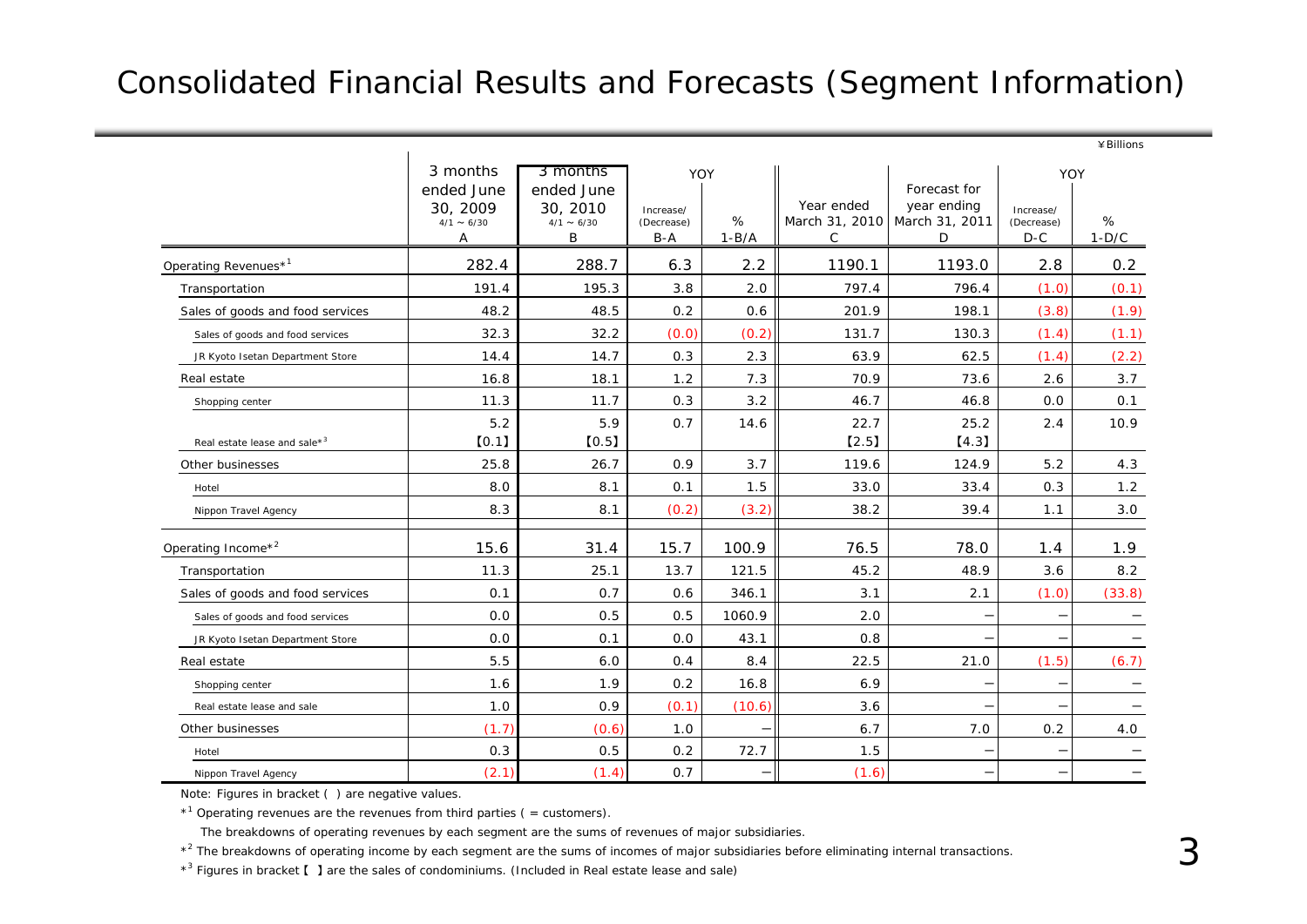#### Non-Consolidated Financial Results and Forecasts

¥Billions

|                                        | 3 months<br>ended June      | 3 months<br>ended June      | YOY                     |                          | Year ended     | Forecast for year        | YOY                     |         |
|----------------------------------------|-----------------------------|-----------------------------|-------------------------|--------------------------|----------------|--------------------------|-------------------------|---------|
|                                        | 30, 2009<br>$4/1 \sim 6/30$ | 30, 2010<br>$4/1 \sim 6/30$ | Increase/<br>(Decrease) | %                        | March 31, 2010 | ending March 31<br>2011  | Increase/<br>(Decrease) | %       |
|                                        | Α                           | B                           | $B-A$                   | $1 - B/A$                | C              | D                        | $D-C$                   | $1-D/C$ |
| <b>Operating Revenues</b>              | 196.7                       | 200.9                       | 4.2                     | 2.2                      | 816.7          | 818.0                    | 1.2                     | 0.1     |
| Transportation revenues                | 173.4                       | 177.8                       | 4.4                     | 2.6                      | 720.0          | 717.0                    | (3.0)                   | (0.4)   |
| Other                                  | 23.3                        | 23.1                        | (0.1)                   | (0.7)                    | 96.7           | 101.0                    | 4.2                     | 4.4     |
| <b>Operating Expenses</b>              | 181.7                       | 172.0                       | (9.6)                   | (5.3)                    | 758.2          | 755.0                    | (3.2)                   | (0.4)   |
| Personnel costs                        | 66.9                        | 58.4                        | (8.5)                   | (12.8)                   | 265.2          | 234.0                    | (31.2)                  | (11.8)  |
| Non personnel costs                    | 69.8                        | 67.0                        | (2.8)                   | (4.0)                    | 318.6          | 335.5                    | 16.8                    | 5.3     |
| Energy costs                           | 8.2                         | 7.9                         | (0.2)                   | (3.2)                    | 33.5           | 35.5                     | 1.9                     | 5.7     |
| Maintenance costs                      | 23.9                        | 22.3                        | (1.6)                   | (6.8)                    | 128.1          | 138.0                    | 9.8                     | 7.7     |
| Miscellaneous costs                    | 37.6                        | 36.7                        | (0.9)                   | (2.4)                    | 156.9          | 162.0                    | $5.0$                   | 3.2     |
| Rental payments, etc.                  | 6.4                         | 6.3                         | (0.0)                   | (0.9)                    | 25.0           | 25.0                     | (0.0)                   | (0.4)   |
| Taxes                                  | 10.2                        | 10.2                        | (0.0)                   | (0.2)                    | 29.3           | 30.0                     | 0.6                     | 2.2     |
| Depreciation                           | 28.1                        | 29.9                        | 1.8                     | 6.4                      | 119.9          | 130.5                    | 10.5                    | 8.8     |
| Operating Income                       | 14.9                        | 28.8                        | 13.9                    | 93.4                     | 58.5           | 63.0                     | 4.4                     | 7.7     |
| Non-operating revenues and<br>expenses | (7.9)                       | (7.2)                       | 0.7                     | (9.0)                    | (28.7)         | (28.0)                   | 0.7                     | (2.4)   |
| Non-operating revenues                 | 0.6                         | 1.1                         | 0.5                     |                          | 6.0            | 6.4                      | 0.3                     | 5.5     |
| Non-operating expenses                 | 8.6                         | 8.4                         | (0.1)                   |                          | 34.7           | 34.4                     | (0.3)                   | (1.1)   |
| <b>Recurring Profit</b>                | 6.9                         | 21.6                        | 14.6                    | 210.3                    | 29.8           | 35.0                     | 5.1                     | 17.4    |
| Extraordinary profit and loss, net     | 0.0                         | (0.3)                       | (0.3)                   | <u>—</u>                 | 4.4            | $\overline{\phantom{0}}$ | (4.4)                   |         |
| Extraordinary profit                   | 3.8                         | 5.1                         | 1.3                     | $\overline{\phantom{m}}$ | 52.8           |                          |                         |         |
| <b>Extraordinary loss</b>              | 3.8                         | 5.5                         | 1.6                     |                          | 48.3           |                          |                         |         |
| Net Income                             | 4.1                         | 12.7                        | 8.6                     | 209.7                    | 20.5           | 21.0                     | 0.4                     | 2.1     |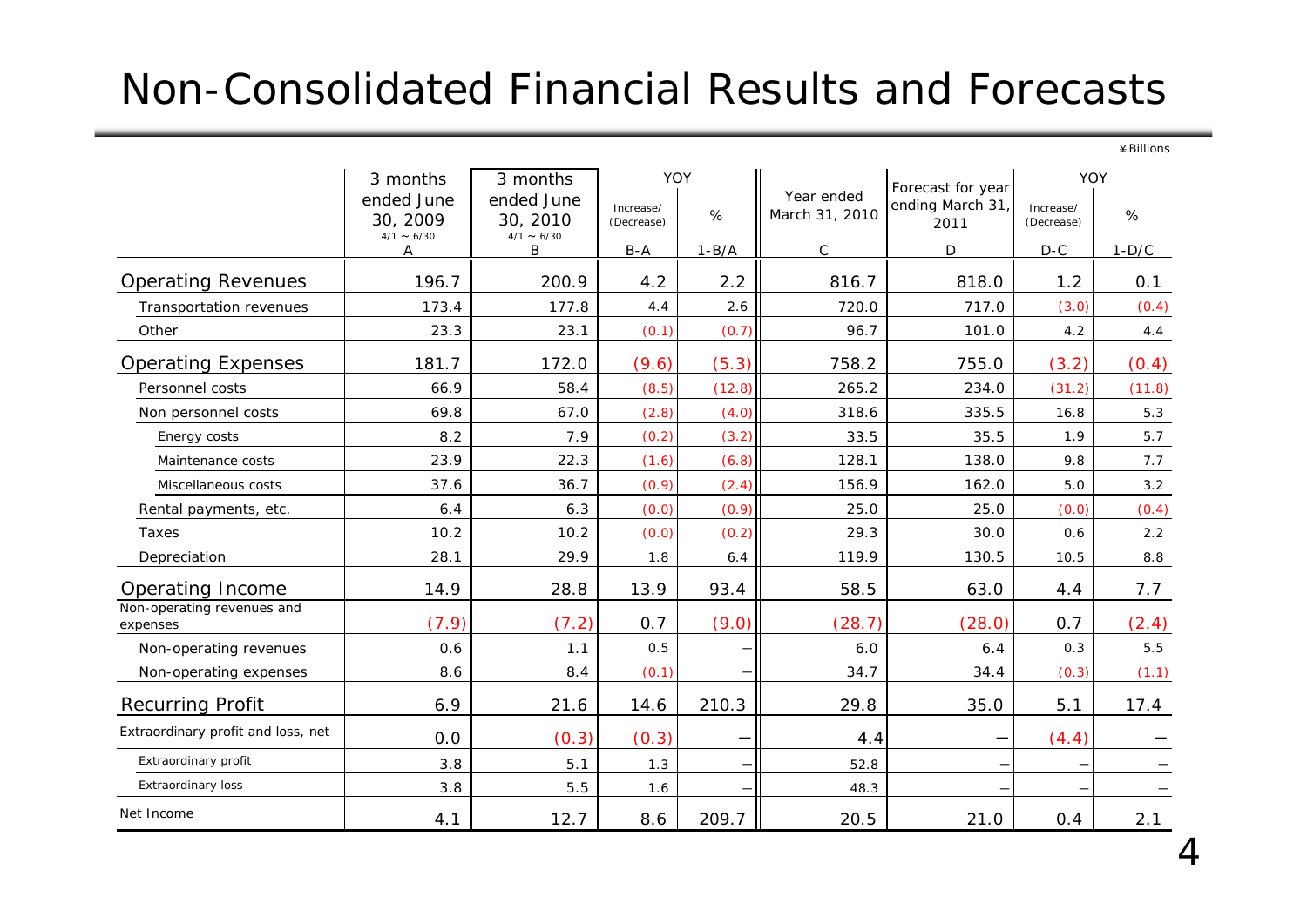#### Transportation Revenues Results and Forecasts

¥Billions

|                                | 3 months<br>ended June<br>30, 2009<br>$4/1 \sim 6/30$<br>A | 3 months<br>ended June<br>30, 2010<br>$4/1 \sim 6/30$<br>B | Increase/<br>(Decrease)<br>$B-A$ | YOY<br>%<br>$1-B/A$ | Year ended<br>March 31, 2010 March 31, 2011<br>C | Forecast for<br>year ending<br>D | YOY<br>Increase/<br>(Decrease)<br>$D-C$ | %<br>$1-D/C$ |
|--------------------------------|------------------------------------------------------------|------------------------------------------------------------|----------------------------------|---------------------|--------------------------------------------------|----------------------------------|-----------------------------------------|--------------|
| <b>Transportation Revenues</b> | 173.4                                                      | 177.8                                                      | 4.4                              | 2.6                 | 720.0                                            | 717.0                            | (3.0)                                   | (0.4)        |
| Shinkansen                     | 74.0                                                       | 77.4                                                       | 3.3                              | 4.5                 | 312.4                                            | 313.0                            | 0.5                                     | 0.2          |
| <b>Commuter Passes</b>         | 2.2                                                        | 2.2                                                        | 0.0                              | 0.3                 | 8.8                                              |                                  | —                                       |              |
| Non-Commuter Passes            | 71.8                                                       | 75.1                                                       | 3.3                              | 4.7                 | 303.5                                            |                                  | —                                       |              |
| Kyoto-Osaka-Kobe Area          | 70.6                                                       | 71.7                                                       | 1.0                              | 1.5                 | 286.1                                            | 285.7                            | (0.4)                                   | (0.1)        |
| <b>Commuter Passes</b>         | 29.3                                                       | 29.0                                                       | (0.2)                            | (1.0)               | 113.8                                            |                                  | —                                       |              |
| Non-Commuter Passes            | 41.3                                                       | 42.6                                                       | 1.3                              | 3.2                 | 172.3                                            |                                  | —                                       |              |
| Other Lines                    | 28.6                                                       | 28.6                                                       | 0.0                              | 0.2                 | 121.4                                            | 118.2                            | (3.1)                                   | (2.6)        |
| <b>Commuter Passes</b>         | 7.0                                                        | 7.0                                                        | (0.0)                            | (0.2)               | 27.0                                             |                                  |                                         |              |
| Non-Commuter Passes            | 21.5                                                       | 21.6                                                       | 0.0                              | 0.3                 | 94.3                                             |                                  |                                         |              |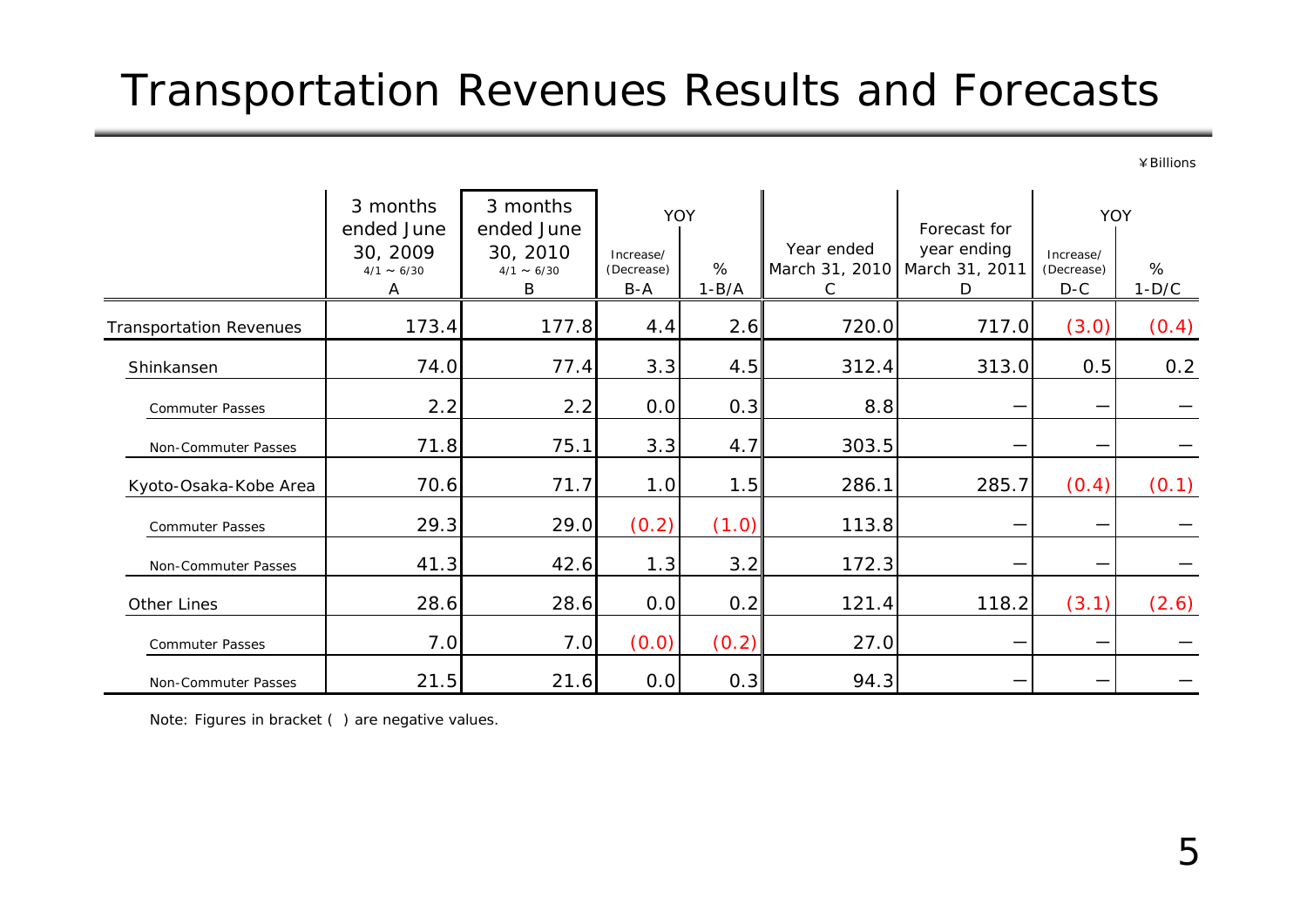### Other Data

Persons, ¥Billions

|                                                                    | 3 months ended<br>June 30, 2009<br>$4/1 \sim 6/30$ |        |            | 3 months ended<br>June 30, 2010<br>$4/1 \sim 6/30$                                                                                    | Year ended<br>March 31, 2010 |           | Forecast for year<br>ending March 31, 2011 |           |
|--------------------------------------------------------------------|----------------------------------------------------|--------|------------|---------------------------------------------------------------------------------------------------------------------------------------|------------------------------|-----------|--------------------------------------------|-----------|
|                                                                    |                                                    |        |            | Consolidated   Non-Consolidated   Consolidated   Non-Consolidated   Consolidated   Non-Consolidated   Consolidated   Non-Consolidated |                              |           |                                            |           |
| No. of employees at the end of period                              | 46,753                                             | 26,741 | 46,832     | 27,294                                                                                                                                | 46,104                       | 26,443    |                                            |           |
| <b>Retirement Payment Costs</b>                                    | 15.1                                               | 14.0   | 7.2        | 6.3                                                                                                                                   | 60.8                         | 56.3      |                                            | 25.5      |
| Service & Interest cost                                            |                                                    | 4.7    |            | 4.5                                                                                                                                   |                              | 19.0      |                                            | 18.4      |
| Amortization of net retirement benefit obligation<br>at transition |                                                    | 7.5    |            |                                                                                                                                       |                              | 30.1      |                                            |           |
| Amortization of actuarial loss                                     |                                                    | 1.7    |            | 1.7                                                                                                                                   |                              | 7.0       |                                            | 7.0       |
| No. of employees entitled to retirement<br>payment                 |                                                    | 231    |            | 251                                                                                                                                   | 2,596                        | 1,047     | —                                          | 1,145     |
| Financial Expenses, net                                            | (8.3)                                              | (7.8)  | (8.2)      | (7.6)                                                                                                                                 | (33.6)                       | (32.9)    | (33.4)                                     | (32.3)    |
| Interest and dividend income                                       | 0.1                                                | 0.5    | 0.1        | 0.5                                                                                                                                   | 0.6                          | 1.2       | 0.7                                        | 1.4       |
| Interest expenses                                                  | 8.4                                                | 8.4    | 8.3        | 8.2                                                                                                                                   | 34.3                         | 34.1      | 34.1                                       | 33.7      |
| Capital Expenditure                                                | 24.8                                               | 20.7   | 31.7       | 28.7                                                                                                                                  | 246.3                        | 201.6     |                                            |           |
| Excluding a portion contributed by local<br>governments etc.       | 21.8                                               | 17.7   | 29.4       | 26.5                                                                                                                                  | 210.1                        | 165.5     | 285.0                                      | 215.0     |
| Depreciation                                                       | 33.4                                               | 28.1   | 35.2       | 29.9                                                                                                                                  | 141.9                        | 119.9     | 153.0                                      | 130.5     |
| Balance of Long-term Debt and Payables<br>at the end of FY         | 1019.7                                             | 1000.9 | 1082.2     | 1065.7                                                                                                                                | 1038.9                       | 1022.0    | 1113.0                                     | 1098.0    |
| [Average interest rate (%)]                                        | $[3.37]$                                           | [3.38] | [3.10]     | [3.10]                                                                                                                                | [3.19]                       | [3.19]    | [2.99]                                     | [2.99]    |
| Equity ratio (%)                                                   | 26.8                                               | 25.5   | 26.4       | 24.9                                                                                                                                  | 26.3                         | 24.8      |                                            |           |
| Cash flows from operating activities                               | (13.1)                                             |        | 24.4       |                                                                                                                                       | 161.3                        |           |                                            |           |
| Free cash flows                                                    | (48.9)                                             |        | (48.8)     |                                                                                                                                       | (47.4)                       |           |                                            |           |
| Net income per share $(*)$                                         | 2,143.20                                           |        | 7,023.77   |                                                                                                                                       | 12,837.31                    | 10,621.42 | 14,459.70                                  | 10,839.57 |
| Net assets per share $(*)$                                         | 338,285.41                                         |        | 348,736.36 |                                                                                                                                       | 345,568.31 293,237.50        |           |                                            |           |